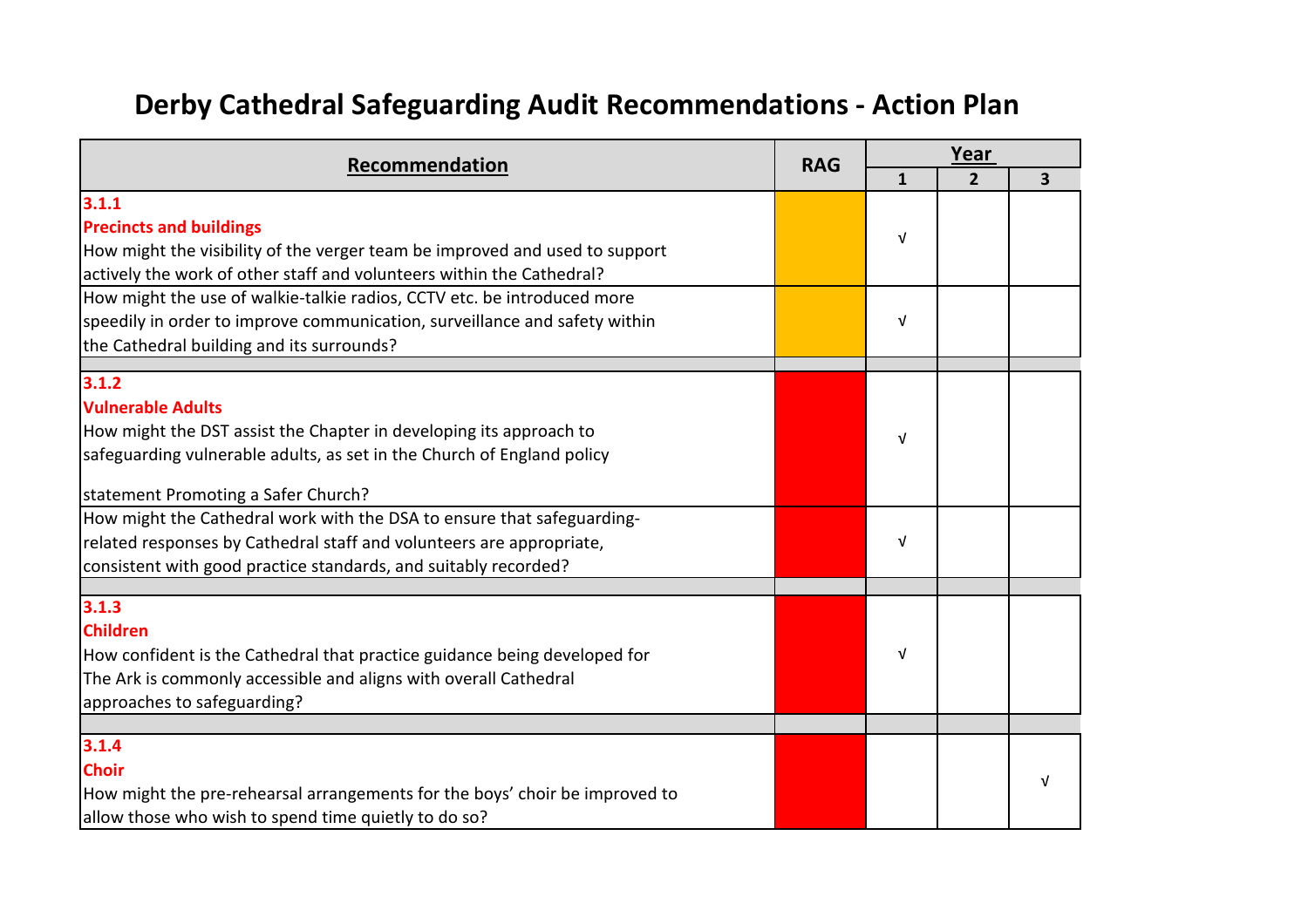| What arrangements can be developed both to relieve the pressure on the       |   |   |  |
|------------------------------------------------------------------------------|---|---|--|
| Choir Matron and also plan for increased resilience in arrangements for      | v |   |  |
| safeguarding and welfare support to the children's choirs?                   |   |   |  |
| In what ways might the safeguarding arrangements for the adult lay clerks be |   | V |  |
| strengthened, including in relation to the young members of the adult choir? |   |   |  |
|                                                                              |   |   |  |
| 3.1.5                                                                        |   |   |  |
| <b>Bell Ringing</b>                                                          |   |   |  |
| How might the Canon for Liturgy work together with the Tower Captain to      |   | V |  |
| ensure that safeguarding procedures for the bell tower are robust and align  |   |   |  |
| with Cathedral policies, procedures and practice guidance?                   |   |   |  |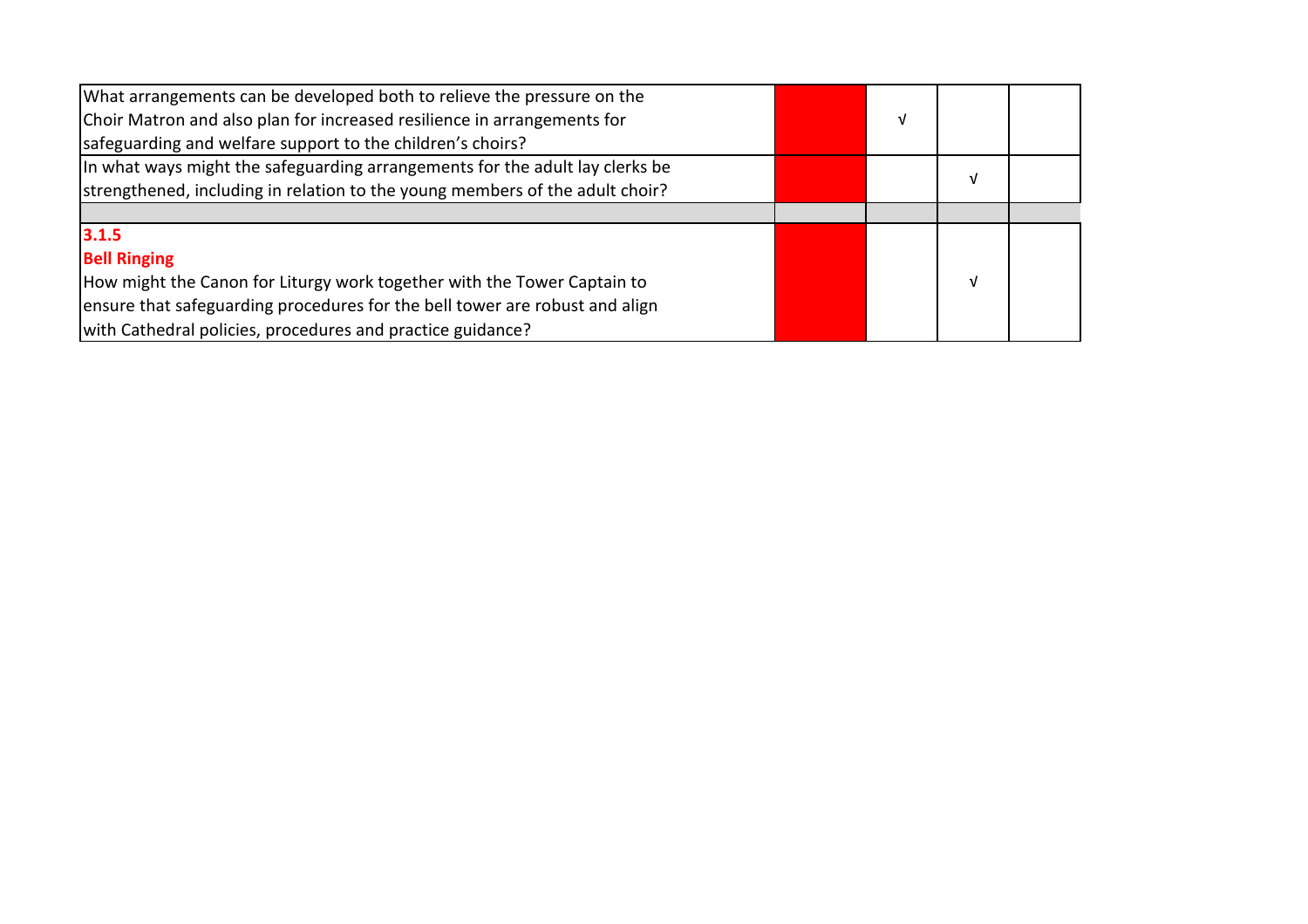| Recommendation                                                                  | <b>RAG</b> |              | Year           |   |
|---------------------------------------------------------------------------------|------------|--------------|----------------|---|
|                                                                                 |            | $\mathbf{1}$ | $\overline{2}$ | 3 |
| 3.2.5                                                                           |            |              |                |   |
| Information sharing practise (including within the Cathedral, with linked       |            |              |                |   |
| diocese, with statutory agencies, with other places of worship [i.e. when       |            |              |                |   |
| someone about whom there are concerns moves])                                   |            | $\sqrt{ }$   |                |   |
| Given the possible blurring of boundaries between pastoral and                  |            |              |                |   |
| safeguarding issues, particularly in relation to vulnerable elderly people, how |            |              |                |   |
| might the DSA assist the Cathedral in developing a clear understanding          |            |              |                |   |
| about when the DST ought to be consulted or involved?                           |            |              |                |   |
| How might case file organisation and recording practice in the Cathedral be     |            |              |                |   |
|                                                                                 |            | V            |                |   |
| improved?                                                                       |            |              |                |   |
| How can greater clarity be ensured at all levels within the Cathedral           |            |              |                |   |
| regarding the balance between the need to maintain confidentiality whilst       |            |              | $\sqrt{ }$     |   |
| ensuring that children and vulnerable adults are safeguarded?                   |            |              |                |   |
| What priority should be given to implementing the spirit and letter of the      |            |              |                |   |
| Church of England's policy and practice guidance Responding Well to             |            | $\sqrt{ }$   |                |   |
| Domestic Abuse (2017)?                                                          |            |              |                |   |
| What risks may there be in restricting supervision of safeguarding agreements   |            |              |                |   |
|                                                                                 |            | V            |                |   |
| to members of the clergy only?                                                  |            |              |                |   |
|                                                                                 |            |              |                |   |
| 3.4                                                                             |            |              |                |   |
| <b>Training</b>                                                                 |            |              |                |   |
| How might the development and delivery of a strategic plan for safeguarding     |            |              | $\sqrt{ }$     |   |
| training be used to help the Cathedral promote its approach to safeguarding     |            |              |                |   |
| and achieve its aim of embedding an enduring culture of safeguarding in all     |            |              |                |   |
| parts of the Cathedral?                                                         |            |              |                |   |
| How might the Cathedral work with the Diocese to ensure the quality and         |            |              |                |   |
| relevance of the various levels of safeguarding training? Is regular reporting  |            |              | $\sqrt{ }$     |   |
| on delivery needed?                                                             |            |              |                |   |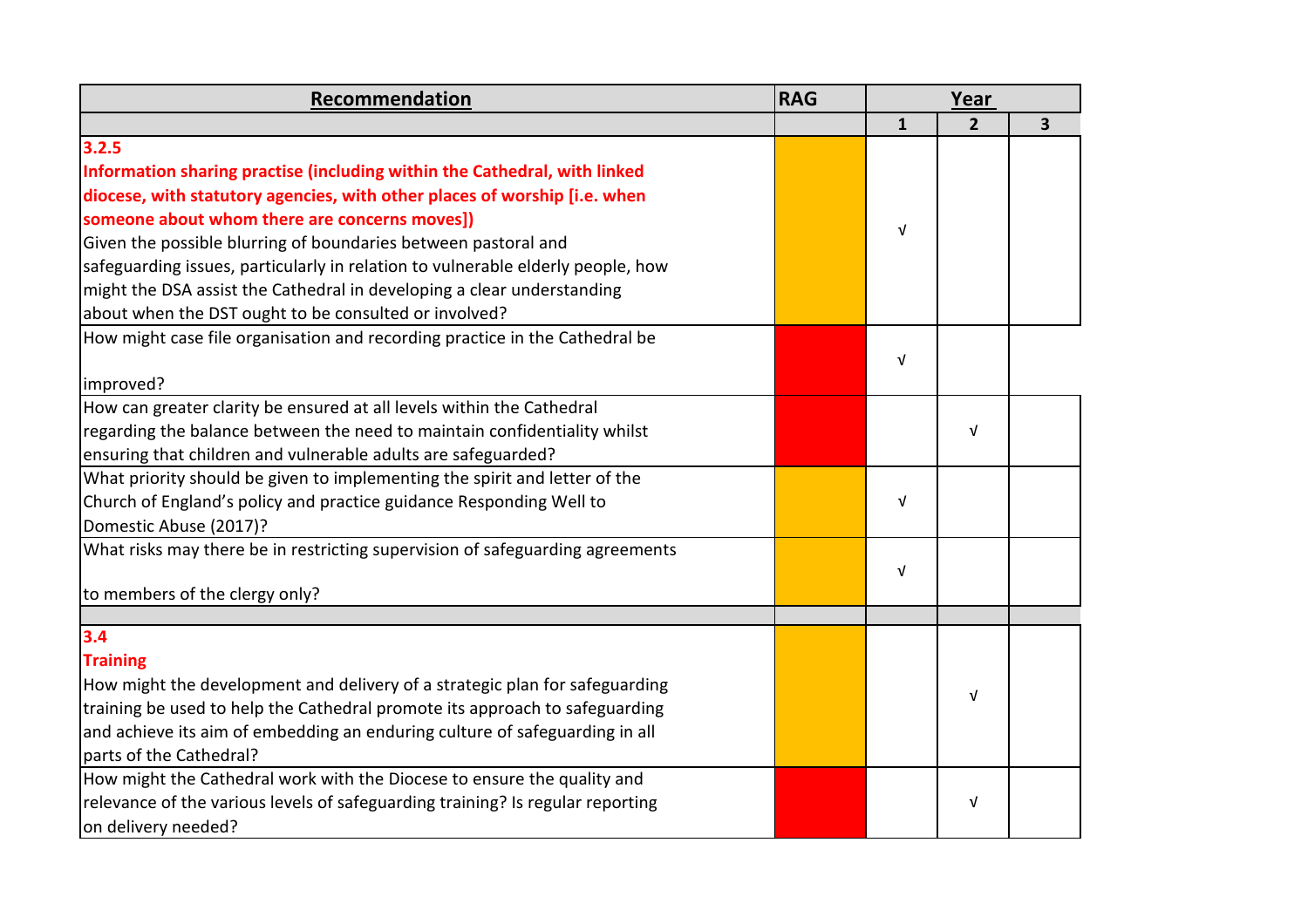| Would an offer of safeguarding training to the congregation assist the<br>Cathedral in developing its safeguarding culture? | v |   |  |
|-----------------------------------------------------------------------------------------------------------------------------|---|---|--|
|                                                                                                                             |   |   |  |
| 3.5.4                                                                                                                       |   |   |  |
| <b>DBS</b>                                                                                                                  |   |   |  |
| How might the Cathedral address the problems with the current process for                                                   |   |   |  |
| administering DBS checks, both within the Cathedral itself and with the                                                     |   |   |  |
| Diocese?                                                                                                                    |   |   |  |
| What capacity can be put into place to ensure that all recruitment and record                                               |   |   |  |
| keeping practices meet the standards specified within the Cathedral's own                                                   |   | v |  |
| policy and practice guidance regarding safer recruitment?                                                                   |   |   |  |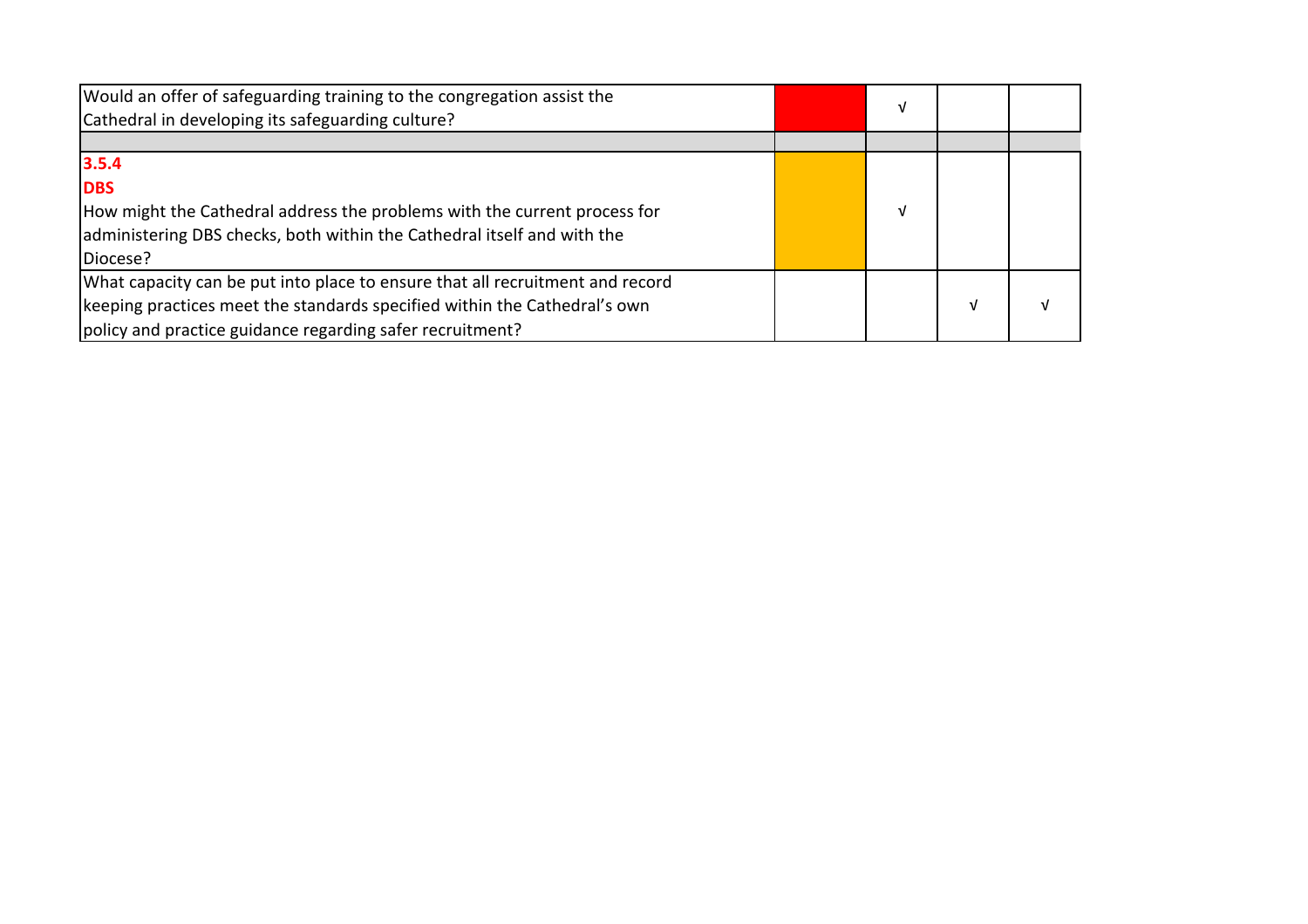| Recommendation                                                                 | <b>RAG</b> |              | Year           |   |
|--------------------------------------------------------------------------------|------------|--------------|----------------|---|
|                                                                                |            | $\mathbf{1}$ | $\overline{2}$ | 3 |
| What measures can be taken to achieve a systematic approach to                 |            |              |                |   |
| assessing and allocating the appropriate level of safeguarding training to all |            | $\sqrt{ }$   |                |   |
| clergy, staff and volunteer posts in the Cathedral?                            |            |              |                |   |
| 4.1.6                                                                          |            |              |                |   |
| <b>Whistleblowing policy</b>                                                   |            |              |                |   |
| How might the Cathedral and Diocese work together to ensure that the           |            | $\sqrt{ }$   |                |   |
| Diocesan/ Cathedral PPPG are up to date, comprehensive, consistent with        |            |              |                |   |
| national guidance, and accessible to all who need or wish to have access to    |            |              |                |   |
| them?                                                                          |            |              |                |   |
| How might the Cathedral ensure that the less formal practice guidance          |            |              |                |   |
| developed within different parts of the Cathedral and appropriately aligned    |            |              | $\sqrt{ }$     |   |
| with the Diocesan/ Cathedral PPPG?                                             |            |              |                |   |
|                                                                                |            |              |                |   |
| 4.2                                                                            |            |              |                |   |
| <b>CATHEDRAL SAFEGUARDING ADVISOR AND THEIR SUPERVISION &amp; MANAGEMENT</b>   |            |              |                |   |
| How might the Chapter best address its reliance on a single individual to      |            |              |                |   |
| provide its safeguarding advice and guidance and improve its future            |            |              |                |   |
| resilience?                                                                    |            |              |                |   |
| How can the DSA's line manager best work with the external supervisor to       |            |              |                |   |
| optimise support and professional development for the DSA and his team?        |            |              | $\sqrt{ }$     |   |
| What mechanisms would best enable the quality of the DSA and his team to       |            |              |                |   |
| be appraised and monitored?                                                    |            |              |                |   |
| How might the Cathedral work with the DSA to ensure that safeguarding          |            |              |                |   |
| related responses by Cathedral staff and volunteers are appropriate,           |            |              | $\sqrt{ }$     |   |
| consistent with good practice standards, and suitably recorded?                |            |              |                |   |
| 4.3.2                                                                          |            |              |                |   |
| <b>Secure storage</b>                                                          |            |              |                |   |
| How might the Cathedral learn from good practice in other settings, such as    |            | V            |                |   |
| schools, and develop a 'single central record' which brings together all       |            |              |                |   |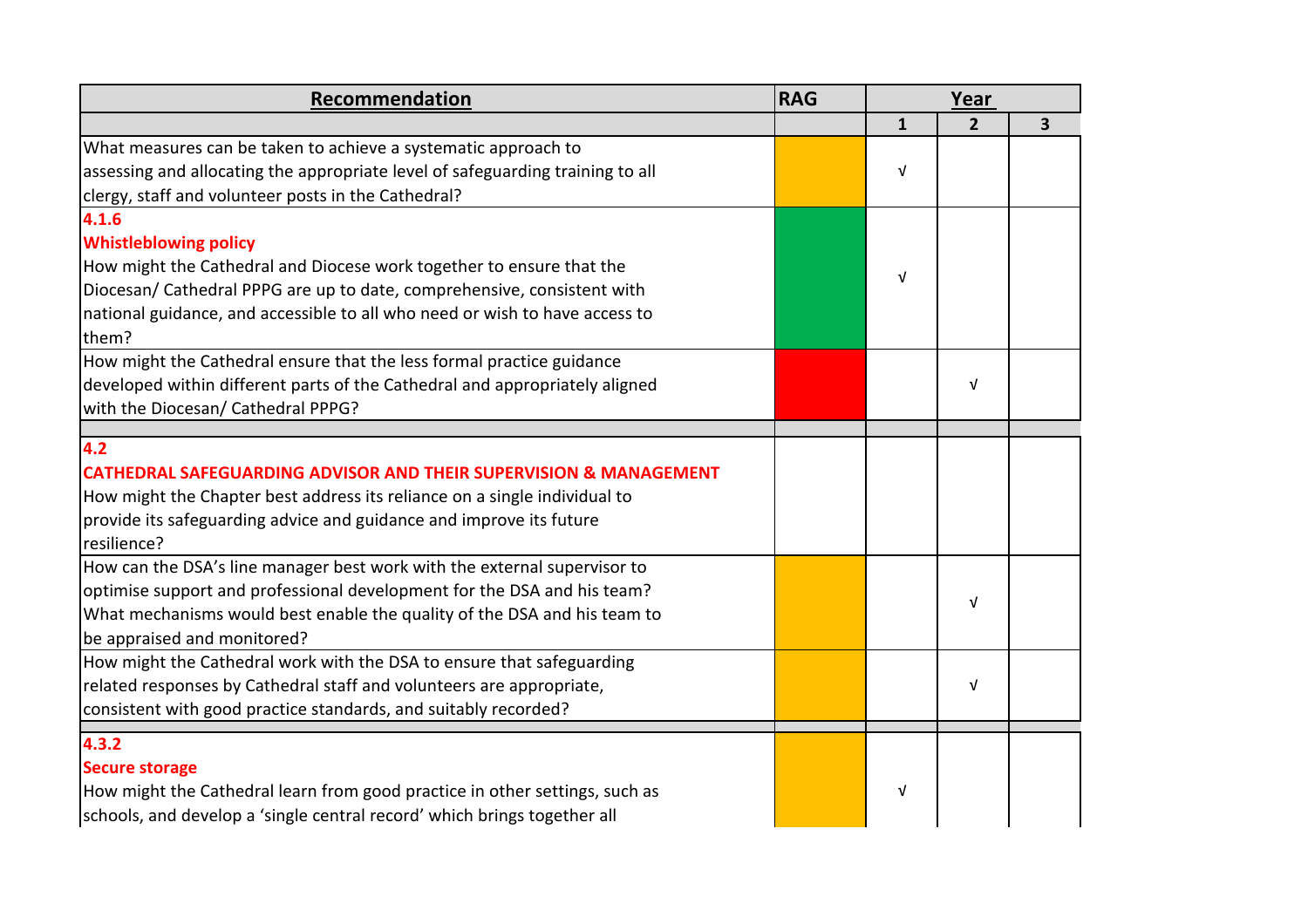| information relevant to each individual and keeps it up to date?                                                                                                                                                                                                                                                                                                                                                                                                                                       |   |   |  |
|--------------------------------------------------------------------------------------------------------------------------------------------------------------------------------------------------------------------------------------------------------------------------------------------------------------------------------------------------------------------------------------------------------------------------------------------------------------------------------------------------------|---|---|--|
| How might the Cathedral and Diocese improve the 'read across' between the                                                                                                                                                                                                                                                                                                                                                                                                                              | ν |   |  |
| two record-keeping systems, where appropriate?                                                                                                                                                                                                                                                                                                                                                                                                                                                         |   |   |  |
| 5.1 Quality Insurance<br>What quality assurance mechanisms – e.g. self-audit; routine benchmarking<br>against other cathedrals; lessons learnt from other cathedrals; survivor<br>feedback; staff and volunteer feedback; learning cycles from case work -<br>can the Cathedral put into place to monitor and develop safeguarding<br>practice, in line with the national Key Roles and Responsibilities of Church<br>Office Holders and Bodies Practice Guidance and other statutory<br>requirements? |   | V |  |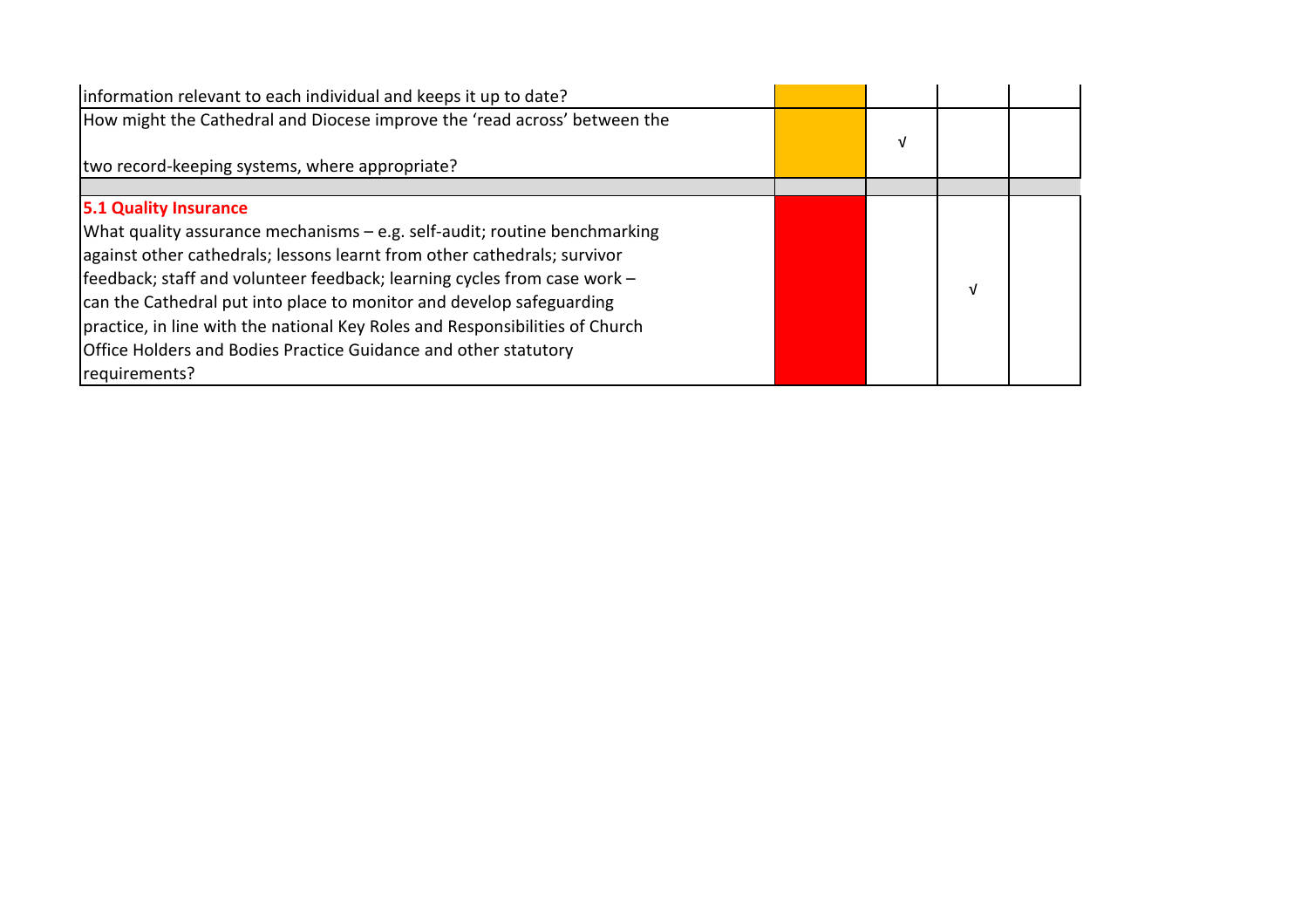| <b>Recommendation</b>                                                             | <b>RAG</b> |              | Year           |   |
|-----------------------------------------------------------------------------------|------------|--------------|----------------|---|
|                                                                                   |            | $\mathbf{1}$ | $\overline{2}$ | 3 |
| How can these different mechanisms be brought together into an                    |            |              |                |   |
| organisational learning framework?                                                |            |              |                |   |
| How might the Cathedral oversee the operation of the SLA with the Diocese         |            |              |                |   |
| and be assured that it is working well for the Cathedral?                         |            |              |                |   |
| What role should the Cathedral Safeguarding Committee take in overseeing          |            | $\sqrt{ }$   |                |   |
| the Cathedral's quality assurance arrangements?                                   |            |              |                |   |
| 5.2                                                                               |            |              |                |   |
| <b>Complaints about the Safeguarding service</b>                                  |            |              |                |   |
| How might the complaints process be improved, including the alignment             |            |              |                |   |
| between the apparently separate processes for staff and volunteers?               |            |              |                |   |
|                                                                                   |            |              |                |   |
| 5.3                                                                               |            |              |                |   |
| <b>Whistleblowing</b>                                                             |            | V            |                |   |
| How might the Cathedral raise awareness of the whistleblowing policy, and         |            |              |                |   |
| how it should be used?                                                            |            |              |                |   |
| 5.4                                                                               |            |              |                |   |
| <b>CATHEDRAL SAFEGUARDING MANAGEMENT COMMITTEE AND DIOCESAN</b>                   |            |              |                |   |
| <b>SAFEGUARDING MANAGEMENT COMMITTEE</b>                                          |            |              |                |   |
| What should the governance arrangements between the Diocese and the               |            |              | v              |   |
| Chapter be in respect of safeguarding, and how might these operate in             |            |              |                |   |
| practice?                                                                         |            |              |                |   |
| How might the Chapter satisfy itself that the CSC is still operating to the right |            |              |                |   |
| terms of reference, and who should be involved in this process?                   |            |              |                |   |
| How can the role of the DSMC be brought in line with the requirements of          |            |              |                |   |
| Key Roles and Responsibilities of Church Office Holders and Bodies                |            |              |                |   |
| (October 2017) in relation to the Cathedral?                                      |            |              |                |   |
|                                                                                   |            |              |                |   |
| 5.5.1                                                                             |            |              |                |   |
| <b>Theological Leadership</b>                                                     |            |              |                | J |